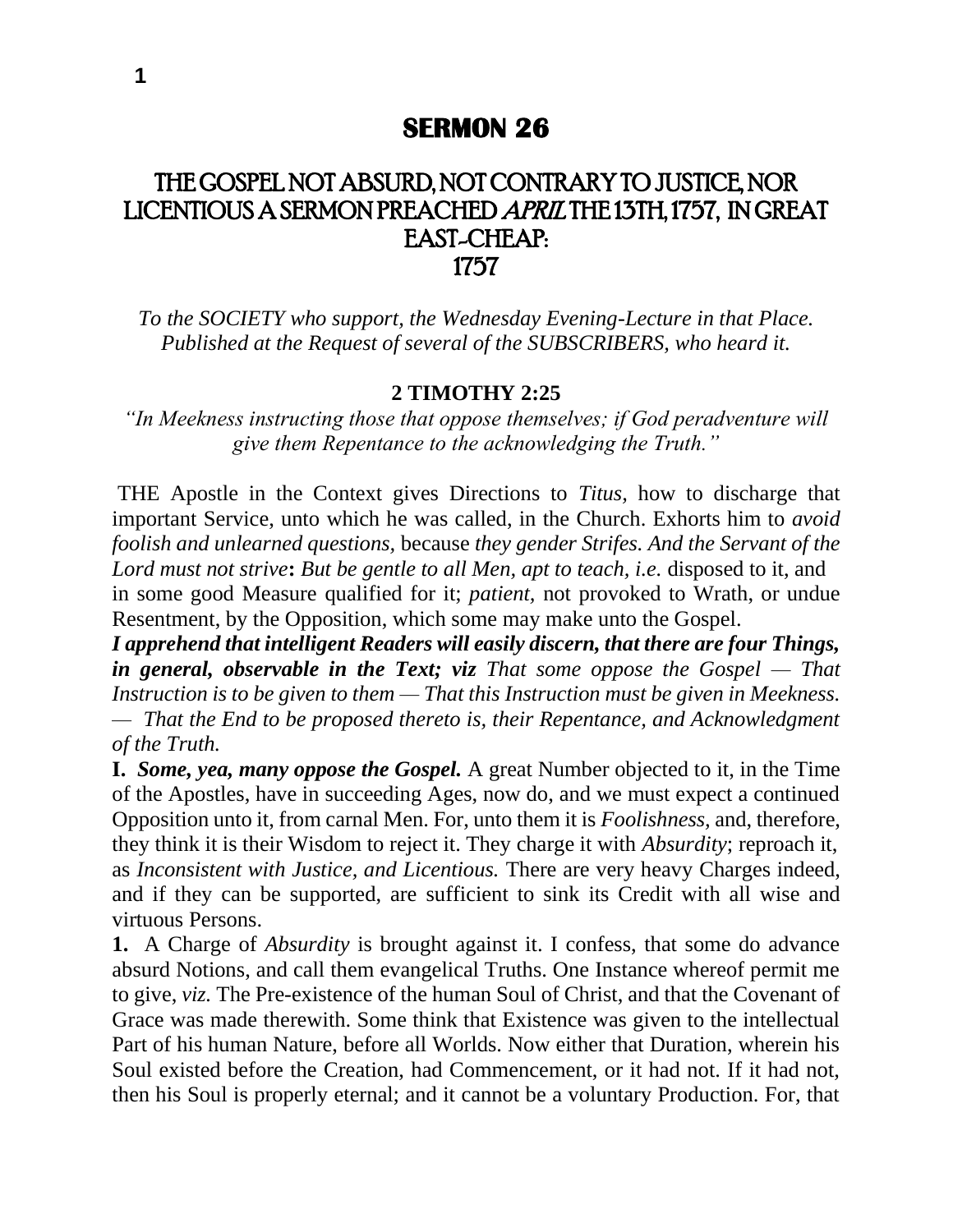which always was, cannot be the Production of any Cause whatsoever. Because, that which is produced, once was not. If that Duration had Commencement, as it must, most certainly; if his Soul was created, then there are two limited Durations; one wherein the Soul of Christ existed, before the Creation; and another, which began with the Creation. For, according to the Language of the Scripture, *In the Beginning God created the Heavens, and the Earth***:** which cannot possibly mean the Commencement of a Duration, which was long, very long before it. And, therefore, this necessarily supposes, that there are two Beginnings, in finite and limited Duration. For, that Duration, wherein it is thought, the Soul of Christ existed before the Creation, even to the End of the World, is finite and limited; it had a Beginning, and it will have an End. Time is the whole of measurable and limited Duration**:** And it must include in it all Duration which hath a Limit. And, therefore, as measurable Duration cannot have two Ends; so it cannot have two Beginnings. This Notion therefore, of the Pre-existence of the Soul of Christ, must be false, if it is true, that God created the Heavens, and the Earth, in the Beginning. For it is most clearly absurd to imagine, that limited Duration had two Beginnings.

Farther, It seems exceedingly strange to me, that any should think that the Covenant of Grace was made with the human Soul of Christ. His human Nature was contracted for, in that Covenant, by his divine Person, as a constituent Part of Himself, in the Character of Mediator; but it was not a contracting Party therein. To conceive it was, is to raise it unto a Dignity, which is infinitely above its Due.

Nor could it possibly be such, because the foederal Transactions of the divine Persons were not external Acts, which they mull have been, if the Covenant of Grace yeas made with the Soul of Christ. They were internal Acts of the Deity, and not external, The Covenant of Grace is the distinct Acting's of the divine Wisdom and Will, which are one essentially, in the distinct divine Persons, Father, Son and Holy Spirit, respecting the Salvation of the Elect. And, consequently, they were not external Acts, but internal**:** wherefore that Covenant could not be made with the Soul of Christ. Besides, if his Soul existed when that Covenant was entered into, it is not an eternal Covenant. This Consequence is granted; and the Eternity of the Covenant of Grace is denied, by the Advocates for this Opinion. They, therefore, mutt also allow, that once there was no Covenant of Grace**:** That once Christ was not Mediator**:**  That once He was not a Head**:** That once He had no Body or Members**:** That once He was not a Surety for the Church**:** That once the Elect were not given to Him by the Father**:** That once they were not blessed with all spiritual Blessings in Him**:** Or, that once, that Grace was not given to them in Him, according to which they are saved and called, with an holy Calling. All there are unavoidable Consequences of that Opinion. It is astonishing to me, that any should esteem that an evangelical Truth, which undeniably everts the Eternity of the Covenant of Grace, which this most evidently does, as the Embracers of it, are free to grant. That very elegant and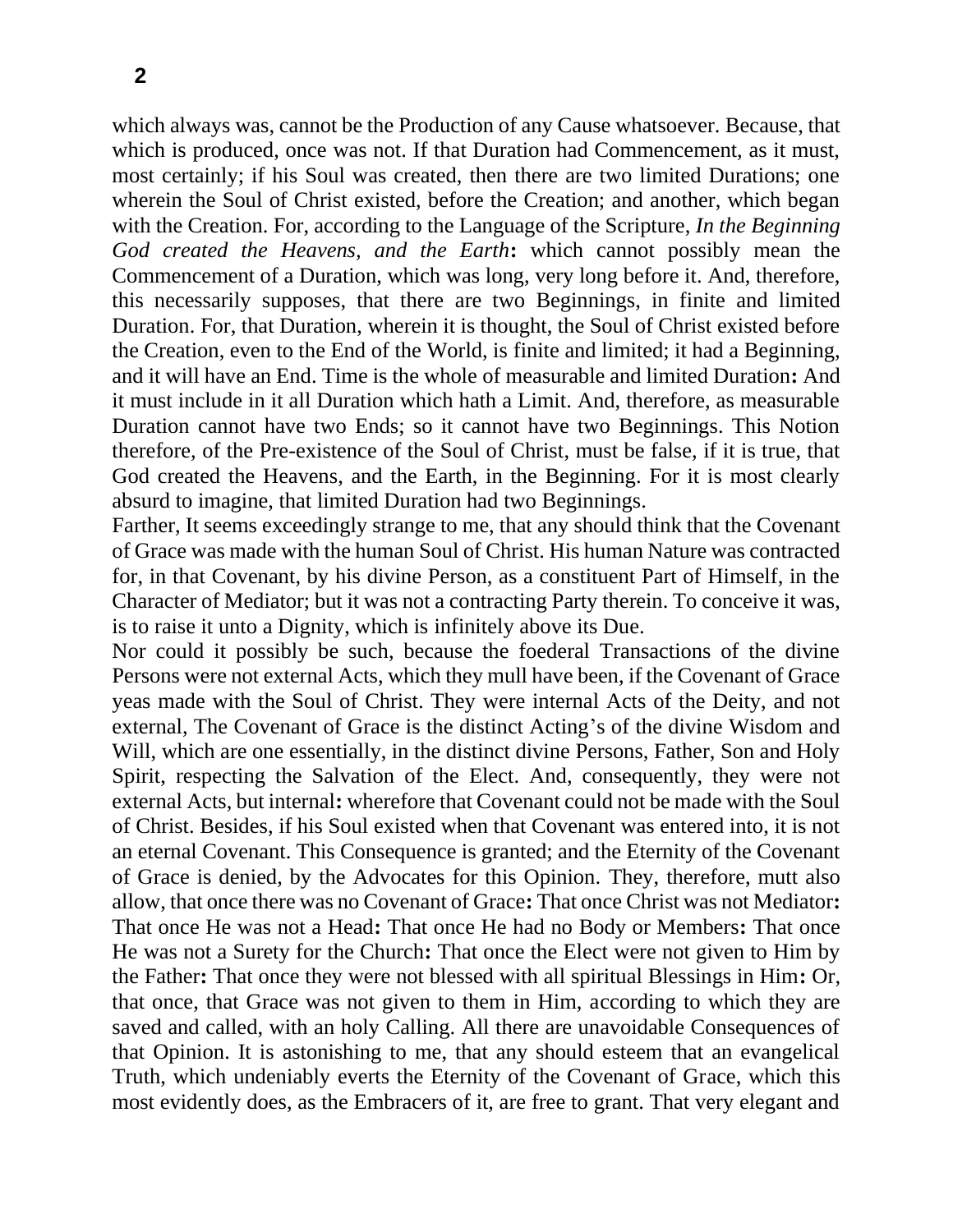glorious Context, which you have, in *Proverbs,* Chap. 8. from Verse 21 to the 31st inclusive, (Proverbs 8:21-31.) hath been abused and perverted to give Countenance unto it; which the Reader may see vindicated in my Sermon On *the proper Eternity of the Divine Decrees.* The *Arians,* who would be thought Men of superior Sense and Wisdom, are guilty of the same Absurdity. They suppose that the Body of Christ was animated by a Spirit, which was created long before all Worlds; and that, that Spirit was concerned in the Creation of all other Beings. Now if that Duration, wherein that Spirit existed, before the Creation of the World, was immeasurable, it must be Eternity. If measurable, then it is included in Time, for Time is the Whole of measurable Duration; and, consequently, Time must have had two Beginnings; one when this Spirit was created; and another when the World was created; that is, if *Moses sp*eaks Truth, who says**:** *In the Beginning God created the Heavens and the Earth.* But this by the Bye. \* The Opposers of the Gospel charge various Doctrines of it with *Absurdity.*

**(1.)** The Doctrine of the Trinity. It supposes, say they, *that there are three Gods. Answ.* This is a Mistake. For the divine Essence is one; though there are three divine Persons subsisting therein. They object to this Answer thus**:** *A distinct Person is a distinct Essence.* Unto which it may be replied; Every finite created Person is so; but it doth not follow, that a distinct divine Person is a distinct Being. God may be one *essentially,* and three *personally,* for ought we know or can know. Our Reason cannot prove that it is impossible, that three intelligent Agents should subsist in the divine Essence. It can most clearly prove the Unity of the divine Essence; but we have not, nor can have such a Knowledge of that Essence, as to demonstrate, that there cannot three subsist therein, who act with Wisdom, Will, and Approbation**:**  And, therefore, are three Persons; for not to insist on a critical Definition of a Person, I understand, and mean thereby an intelligent Agent. This Doctrine contradicts not the Unity of the Deity, and therefore it is not absurd.

**(2.)** The precious Doctrine of proper Atonement for Sin by the Death of Christ, is also said to be Absurd: *The Guilt of one cannot become another's.*

*Answ.* Not by Contraction; but it may by Imputation, bit there is a proper Ground for it, which there is in this Care; *viz.* Christ's Suretyship for us. His undertaking to expiate our Guilt, is a just and ft Foundation for the Charge of it to Him. Again, it is objected, that *the Sufferings of one who is innocent, cannot satisfy for the Crimes of a guilty Person.* To which it may be replied, Christ was innocent in Himself; but our Crimes being imputed to Him, He did not suffer, considered as innocent; but as guilty, by the Imputation of our Guilt to Him. And, therefore, His Sufferings were of a penal Nature, and by Reason of the Dignity of His Person, they were satisfactory for that Guilt, in Relation unto which those Sufferings were inflicted on Him.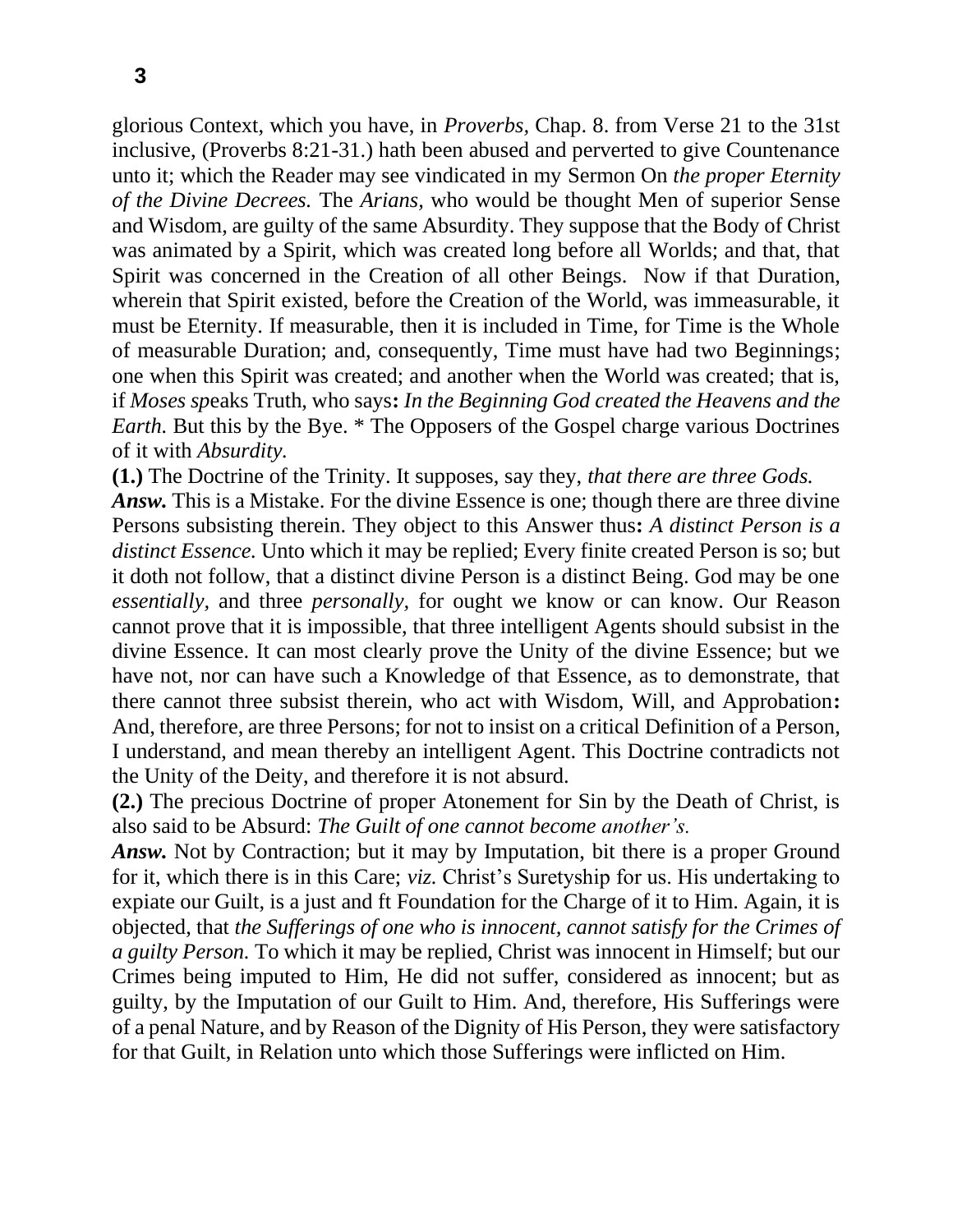**(3.)** The important Doctrine of Justification by the Righteousness of Christ is likewise pronounced Absurd. *The Righteousness of one,* it is said, *cannot become the Righteousness of another.*

*Answ.* It cannot inherently**:** Or the obediential Acts of one cannot become the personal Actions of another. But the Obedience of one may become another's by Imputation, if there is a fit Ground for it; which there is in this Affair; *viz.* our Union with Christ, and His being made under the Law for us.

**(4.)** The glorious Truth of efficacious and irresistible Grace is also affirmed to be *Absurd.* It is vehemently urged, that it deprives the human Will of its *Freedom* in acting. If this can be proved, I grant it is an absurd Principle. But Proof cannot be given thereof.

*1st.* A holy spiritual Principle is infused, or created in the Mind, in which the Will neither concurs, nor opposes**:** Or, it neither wills, nor nills, in that Infusion and Creation. The Mind, in *this supernatural* Work upon it, is *entirely passive,* or it acts not at all therein, either in a Way of Concurrence or Opposition. Now, the Freedom of the Mind's Agency cannot be affected in a Work upon it, wherein it is not, nor can be active, either in a Way of Concurrence, or Opposition; which is the Fact in this Matter. It is granted, I think, even by all who differ from us in this Point, that Men may, with Helps afforded to them, acquire holy Habits. I ask, therefore, if it is impossible with God, to create such Habits, in the human Mind? If it is, then, Men are able to do more for themselves, than God can do for them. To imagine this, seems to me *a real* and *great Absurdity.* Divine Promises, most certainly, do not exceed the Extent of divine Power. God promises to *take away the Heart of Stone, out of our Flesh***:** *And to give us an Heart of Flesh. A new Heart also will I give you, and a new Spirit will I put within you.,* is His gracious Language in the new Covenant. Which Promises very clearly express the Infusion, or Creation of a holy Principle, or Spring of Action, in our Souls. What His Goodness promises, His Power can effect and, therefore, He is able, to in principle our Minds, with a holy Disposition. And, this Infusion of Holiness, cannot infringe the Liberty of our Will; the Reason whereof, is most clear, our Will is not active therein. For, the Will acts not, either in a Way of Volition, or Nilling, in that Work upon us. And its Freedom cannot be affected, in that wherein, neither its Consent, nor its Refusal, do, or can take Place.

2*dly*. Grace excites that holy Principle into Action, wherein the Will acts freely, as it is the Subject of that Principle, or Disposition to Holiness. No *unnatural* Force, or Violence is offered to the Will, in moving it to act, agreeably unto its own Disposition. And as our Minds are sanctified by divine Grace, there is an habitual Disposition, or Inclination, in our Will, unto that which is Good. As there is, in the Flesh, an habitual Inclination to what is Evil. We act freely both in our good, and evil Volitions**:** For, the Will's Choice of contrary Objects is voluntary, because there are in it, two contrary Springs of Action. One is Good, and the other is Evil. And,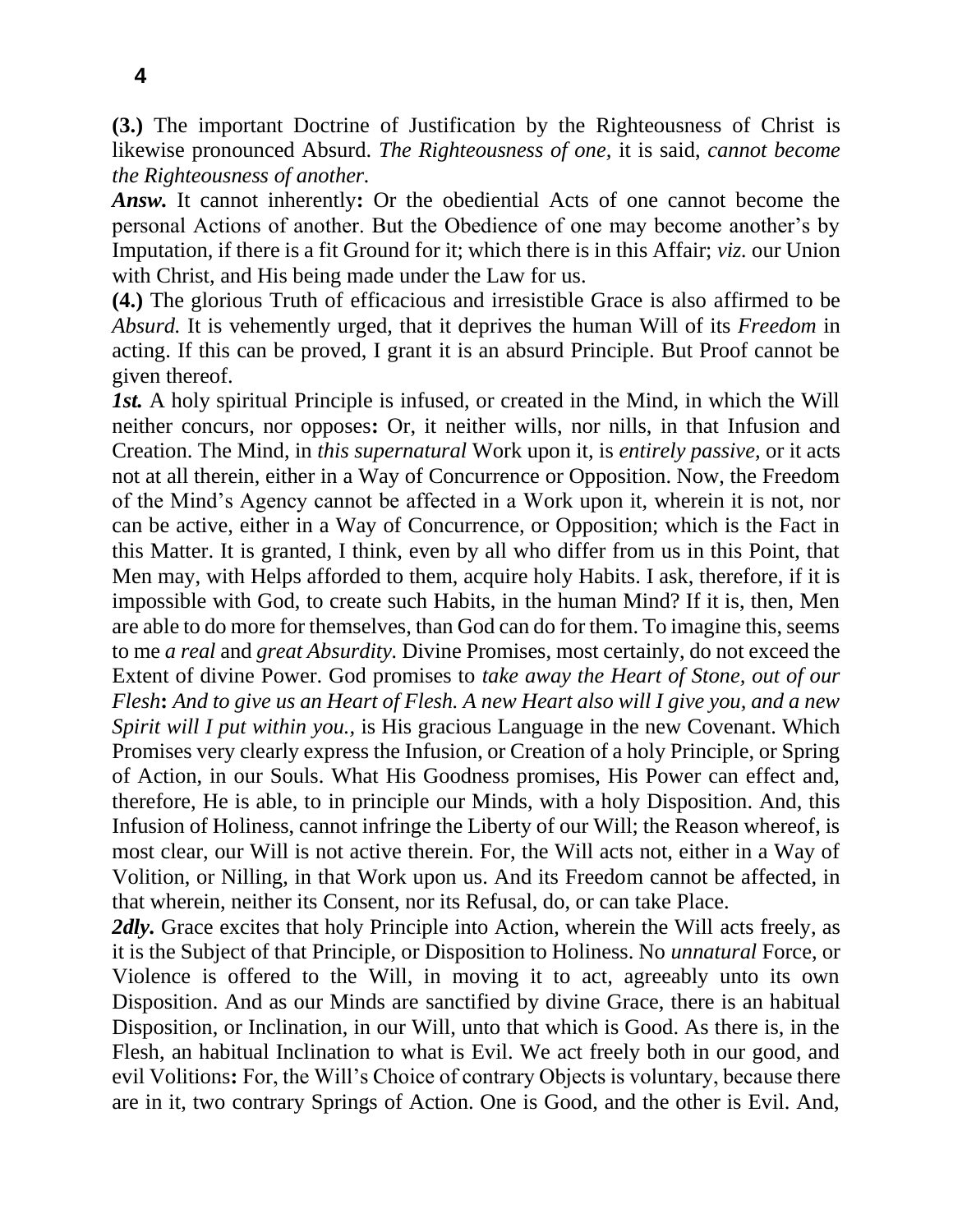therefore, its Freedom in neither is infringed in the least Degree. If we maintained, that the Will, is determined, by a divine Influence upon it, to choose what is Good, without a Disposition, or Inclination in it, unto Holiness, it might be said, that we prejudice its natural Liberty; but as we do not, nor suppose it, there is not the least Ground for this Charge of Absurdity, against our Opinion of the Efficacy, and Irresistibility of the Grace of God, in our Regeneration, and Sanctification.

**2.** Many object, that the evangelical Scheme is *Inconsistent with Justice.* Particularly, Christ's suffering Penalty, in the Stead of Sinners. I Answer,

**(1.)** He covenanted to suffer for them. It was proposed to Him, by the divine Father, to lay down His Life, for His People, unto which Proposal He agreed.

**(2.)** He had Power over His Life, and He might enter into Agreement to resign it, for perishing Sinners. He had *Power to lay it down, and Power to take it again.* For, He was Lord of it. Which is what no Man is. And, therefore, none may agree to suffer Death, for a capital Offender. Nor is any Man Lord of his Members, any more than of his Life. And, therefore, it is not lawful for anyone to agree to suffer Mutilation, the Loss of an Eye, or a Hand, for another, who by his Crime, hath rendered himself worthy of such Punishment. Nor, would it be just, in a civil Governor, to accept of the Engagement of an innocent Person, to suffer bodily Pains and Penalties for a Delinquent. Because, no Man is Lord of himself, or hath a Right to dispose of his Life, or his Limbs, as he pleases. A Man may not injure himself, in his Person, nor hath a Power of investing others with a legal Right, of doing him, a personal Injury. But all Things, are otherwise with God, and Christ, our Saviour, or else we are inevitably undone for ever-more.

**(3.)** His human Will was wholly in it. No Violence was offered to Christ, our Saviour, by God our Judge, in His Sufferings and Death. He was not reluctant, but absolutely submissive to the Pleasure, and Appointment, of God, in all He suffered. His Language was this: Not my, Will; but thine *be done.* And, *shall I not drink the Cup, which my Father, giveth me to drink?* Since our blessed Lord, had a Right to dispose of His Life, and He freely resigned it, in Obedience to the Will of His Father, there was nothing contrary to Justice, in that *amazing* Transaction.

**(4.)** The Sufferings of Christ were not of long Continuance. If they had been perpetuated, and He had not seen an End of them, it might be objected, that infinite Wisdom, and Justice, could never ordain, that this Holy ONE, should always remain in a suffering State, for guilty Men; because, in that Case, it would have been impossible for Him, ever to receive from God, a Reward for His *unparalleled*  Submission, unto His sovereign Will. But as He was conducted through, and a Period was put to His Sufferings, such a glorious Reward might be given unto Him, as it became God to bestow, and is fully satisfactory to Him, in its Enjoyment. Which is the real Fact. For,

**(5.)** Our Redeemer is amply rewarded for His Sufferings, and Death.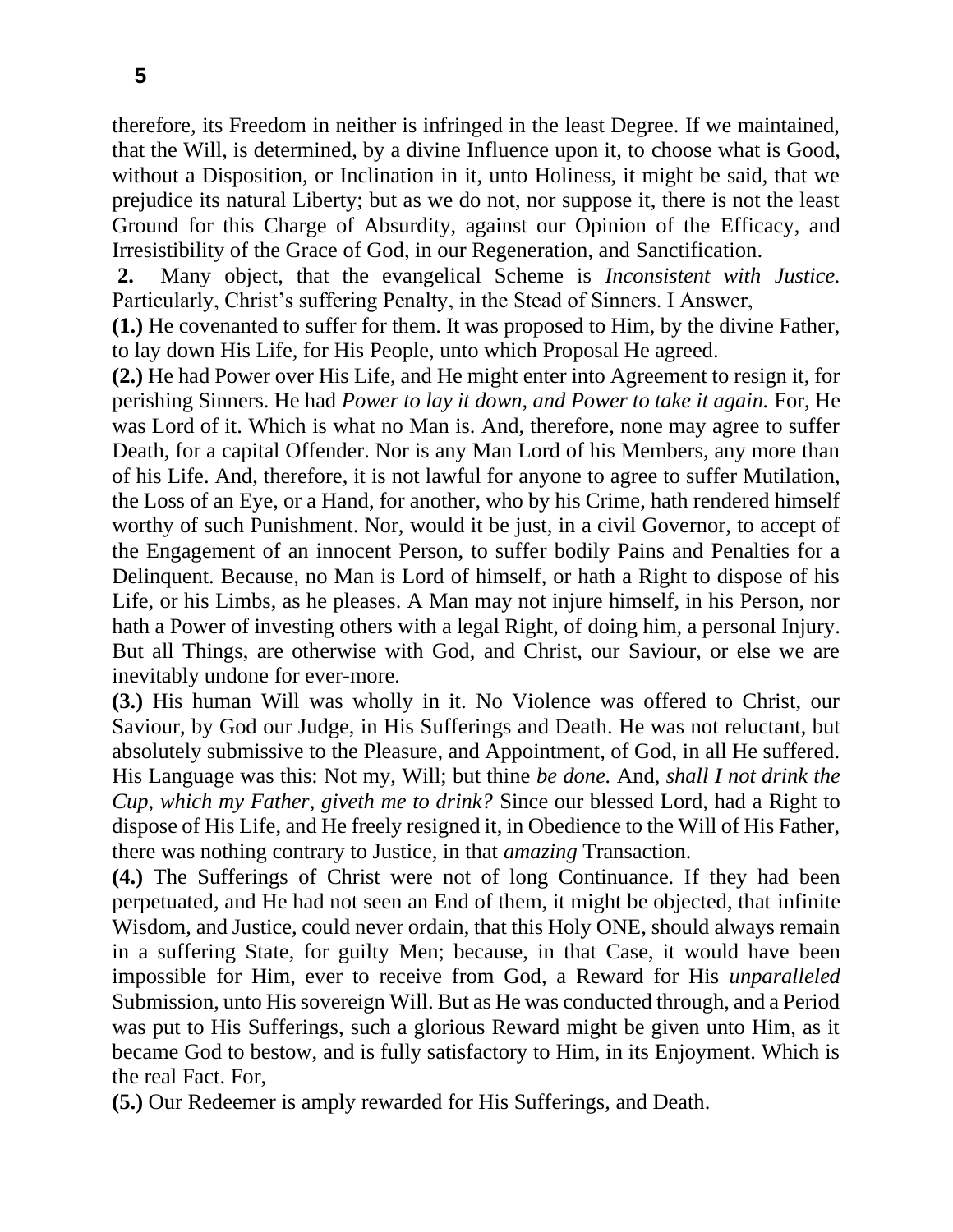On Account of His Obedience to the divine Will, in submitting to suffer the ignominious, painful, and *accursed* Death of the Cross**:** God hath highly exalted Him, and given Him a Name, which is above every Name**:** That at the Name of Jesus, every Knee should bow, of Things in Heaven, and Things in Earth**:** And that every Tongue should confess, that Jesus Christ is Lord, to the Glory of God the Father. He hath done, does, and will eternally see of the Travail of His Soul, unto His entire Satisfaction, and Joy. And, therefore, there is nothing inconsistent with Justice, in this Procedure. That was not required of Christ, which was not in his Right to give. His Life was His own**:** He was Lord of it. And the Will of that Nature, wherein He suffered and died, voluntarily submitted to Suffering and Death. He is delivered from a State of Suffering, and is crowned with Glory and Honor, as a Reward for His Obedience to the Will of God, in this Affair. This Cause will triumph over all the groundless Cavils of Objectors. A clear Stating, and proper Explication of it, will enable us, to answer the Objections, which are brought against it, in such a Manner, as not to admit of a solid Reply.

**3.** Many affirm, that the evangelical Scheme is *Licentious.*

**(1.)** The Doctrine of the super abounding Grace of God. It is said, *that it encourages Men to continue in Sin.*

*Answ.* Divine Grace saves the chief of Sinners; but it saves no Man *in his Sins,* or *without Holiness.* And, therefore, such as are destitute of Holiness, have no Ground to conclude, that they are Subjects of Salvation. Consequently, this Doctrine gives no Encouragement, unto a Continuance an Sin. But we need not wonder that such a Charge is brought against it, for it was in the Time of the Apostles. And it is not strange, that the same Doctrine, is now loaded with the same Reproach by the same Sort of Persons. *And not rather as we be slanderously reported, and as some affirm, that we say***:** *Let us do Evil that Good may come.* The Apostle passes a severe, but just Sentence, against these Objectors**:** *Whose Damnation is just* (Romans 3:8.). Who thus impiously dare to slander the Doctrine of the Grace of God?

**(2.)** The Doctrine of Justification by the Righteousness of Christ is also charged in the same Manner. It is said, that *it renders our Obedience needless.*

*Answ.* 1st. It dissolves not our Obligation to Obedience. That remains in full Force, and it eternally will. For, it is not possible, that should cease. And, therefore, 2d. Obedience is necessary in Point of Duty, though not for the Justification of our Persons, before God. 3d. Our free Justification by Christ's Righteousness is a powerful Motive, unto holy Obedience, in a Way of Gratitude, for so eminent a Favor, graciously bestowed on us.

**(3.)** The Doctrine of final Perseverance is likewise so charged. The Opposers of it say, *What need of Watchfulness, Caution, and Diligence, is there, if Perseverance is rendered certain by the Grace of God?* Many have much displayed their Rhetoric, in haranguing on this Doctrine, in order to expose it.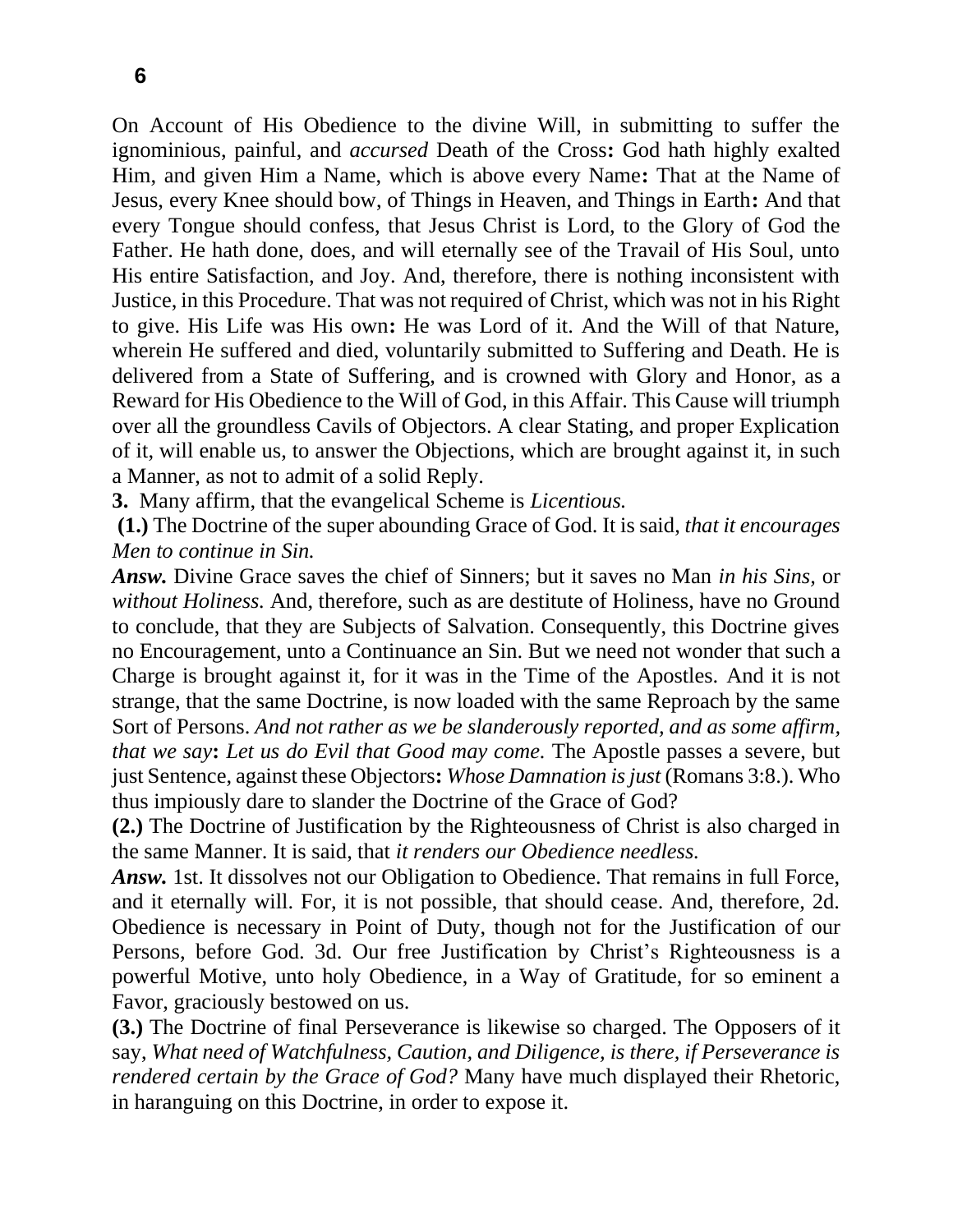*Answ.* 1st. It is not Perseverance in Sin, but in Holiness, which is pleaded for, as secured, by divine Grace. 2d. Though true Believers shall not finally perish, they may *lose their Comforts, Suffer the Hidings of God's Face, and break their Bones.*  And, he who trembles not, at the serious Thoughts of these Things, is *no Christian I am sure.* 3d. He who can be negligent, careless, and loose in his Walk and Conversation, *upon this Principle,* I say, *upon this Principle,* sins in such a Manner, as *apostate Spirits,* cannot do; for they have not an Opportunity of sinning, after this dreadful Rate. I will be no Advocate for such an *incarnate Devil*; he is not travelling to Heaven; but posting down to Hell**:** And if he shall remain such in his Disposition, and Conduct, *there let him perish for ever, without the least Pity from God, or any who love him, Angels, or Saints.*

**II.** *Instruction must be given to such, as oppose themselves:* Or, *think the contrary,*   $(\alpha\nu\tau\iota\delta\iota\alpha\tau\iota\theta\epsilon\mu\nu\sigma\iota)$  to the Gospel of Christ, in its several Branches.

**1.** Respecting the Doctrine of the Trinity.

**(1.)** It is to be observed, that there is a *Plurality,* in Deity; clear Evidence is given of this, in these Words**:** *Let us make Man in our Image, after our Likeness* (Genesis 1**:**26.). *Us,* and *our,* properly imply a Plurality, and, therefore, more than one Agent, was concerned, in the Creation of Man. Hence, we read of our Makers, in the plural Number. *Where is God* (yç[) *my Makers* (Job 35**:**10.)? *Let Israel rejoice* (wyç[b) *in his Makers* (Psalm 149**:**2.). *Remember* (Æyarzb) *thy Creators* (Ecclesiastes 12:1.). *For thy*  (Æyç[) *Makers* (Isaiah 54:5.). It is reasonable to conclude, that Man was not formed by *single* Agent; but that more than one acted in his Formation. We do not infer from hence, that there are *many* in Deity, as *Enjedinus, a Socinian* Writer very perversely suggests. All which is pleaded for, from there Testimonies, is this**:** That there must be a *Plurality,* in Deity, because these Modes of Speaking, manifestly suppose it. We do not pretend, that the Number of divine Agents, can be by them determined. But clear it is, that more than a single Agent is designed in them. We learn from other Scriptures what that Number is.

**(2.)** Divine Agents are *not fewer, nor more* than *three.* God the Father. Concerning whole Deity, and Almighty Agency there is no Dispute. Christ, who bears the Characters of Son, and the Word. He is another divine Agent. And by him were all Things created. *All Things were made by Him, and without Him, was not any Thing made, that was made.* He afro *upholds all Things, by the Word of His Power.* The Holy Spirit, likewise, is a Divine Agent. And, is the Author of Works, which can only be effected, by immense Wisdom and Power. He was an Agent in the first **Creation**. For, *He moved upon the Face of the Waters,* therein. And, He is the efficient Cause of the new Creation. Those who are born again, are born of the Spirit. There three, the Father, the Son, and the Blessed Spirit, are jointly proposed, as Objects of Christian Worship. Christians are to be baptized, *in the Name of the Father, and of the Son, and of the Holy Ghost.* They are truly *distinct,* the Father, is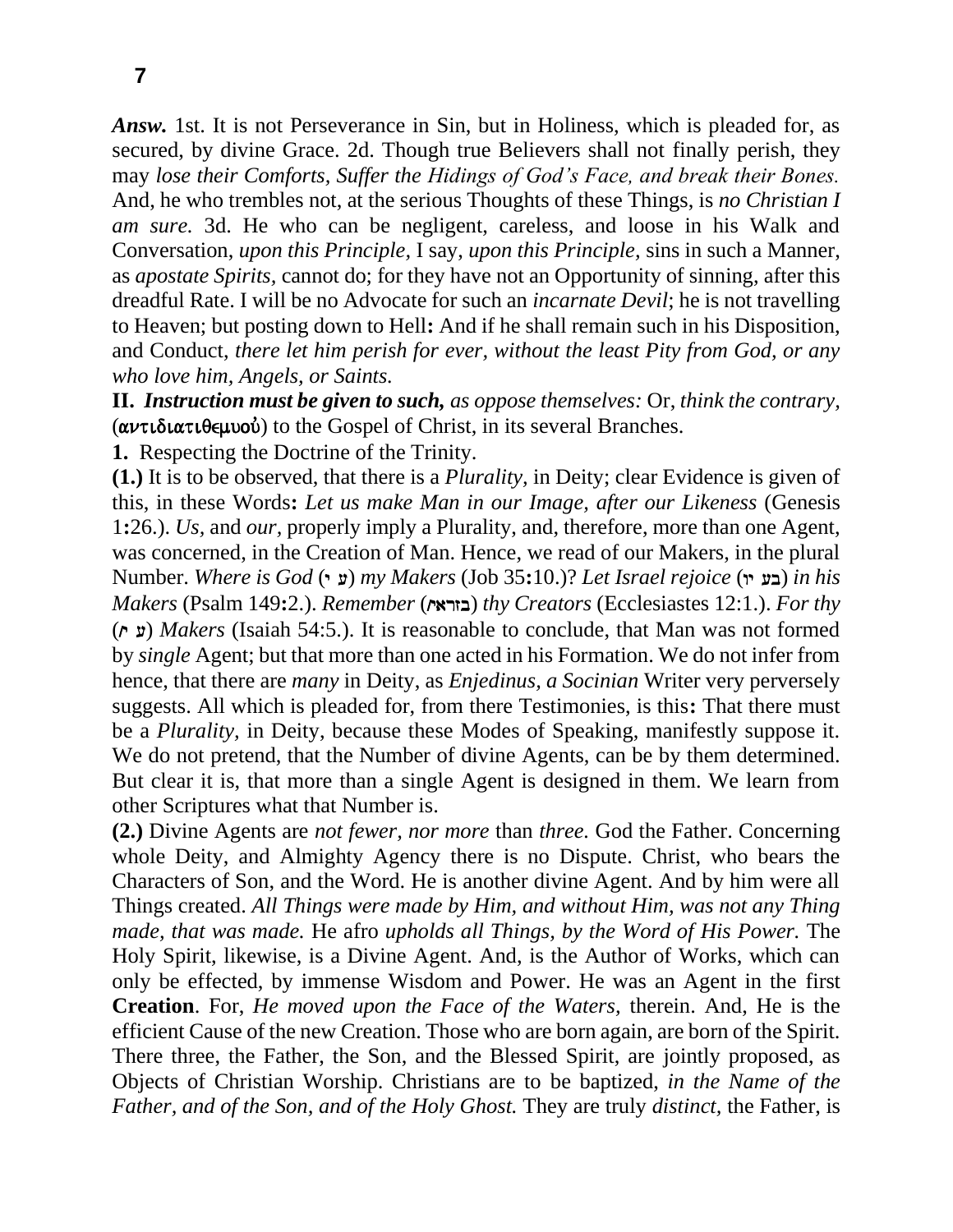not the Son, nor the Son, the Father, neither is the Blessed Spirit, either, the Father, or the Son; but another distinct from them both. Yet there Divine Three are *One, There are Three, that bare Record in Heaven, she Father, the Word, and the Holy Ghost, these, Three are ONE* (1 John 5:7.). They are *three personally,* and *one essentially.* In which Sense only, they can be three distinct Divine Agents, and the joint Objects of the Worship of the Church, which they will eternally be.

**2.** The Doctrine of Election, is another important Truth, concerning which, Instruction ought to be given. As the Word imports, that is, a Choice of some, from among others. And most evident it is, that God did choose a certain Number of the human Race. *According as He hath chosen us in Him* (Ephesians 1:4.). *Hath from the Beginning chosen you* (2 Thessalonians 2:13.). This Act of God was eternal, before the Foundation of the World. A *Purpose* which was, in the Divine Mind, *before the World began* (2 Timothy 1:9.). And, it was a sovereign gracious Decree. It is an *Election of Grace* (Romans 11:5.). The Objects of it were not considered, in that Divine Act, possessed of such Qualities, as recommended them to the Favor of God, before others. For, all that Holiness, whereof they become subjects, springs from their Election, and therefore, it could not be a Motive to that Choice. *God chose us that we might be,* and not, because he foresaw, that *we would be holy* (Ephesians 1**:**4.). This Choice is *unto Salvation, thro' Sanctification of the Spirit* (2 Thessalonians 2:13.). Consequently, our Sanctification, is an Effect of that gracious Decree. And, as Glorification follows upon Sanctification, that Salvation which we were chosen to, must be eternal Glory, *unto which we are called, by the God of all Grace,* according unto his *Purpose in Election* (1 Peter 5**:**10; 2 Timothy 1**:**9.). This Decree is unalterable, it is that *Foundation, which standeth sure, having this Seal, the Lord knoweth them, that are His* (1 Timothy 2:19.). And, therefore, all the Elect, shall certainly be Partakers of Holiness, in this World, as a Meetness, for the everlasting Enjoyment of God, in the next. Unto both which, He eternally designed them, in this His Sovereign, and gracious Decree.

**3.** The Covenant of Grace is a glorious Subject, about which Instruction should be given. That there is a Covenant, wherein, Provision is made for the Salvation of the Church, it is most dear. This was the Support of *David,* and the Ground of his Triumph, under his Troubles, and in the Prospect of his Dissolution. *Although my House be not so with God, yet He hath made with me an everlasting Covenant*; *This is all my Salvation, and all my Desire,* 208*though he make it not to grow* (2 Samuel 23:5.). The Parties, who contracted, therein, were the Divine Persons, Father, Son, and the Holy Spirit. Christ was constituted Mediator, in that Compact. And, in that Capacity, the Father required Him to do and suffer all that was necessary unto the Salvation of the Church, in a Consistency with the Honour of the *Law,* and the Glory of the Divine Perfections.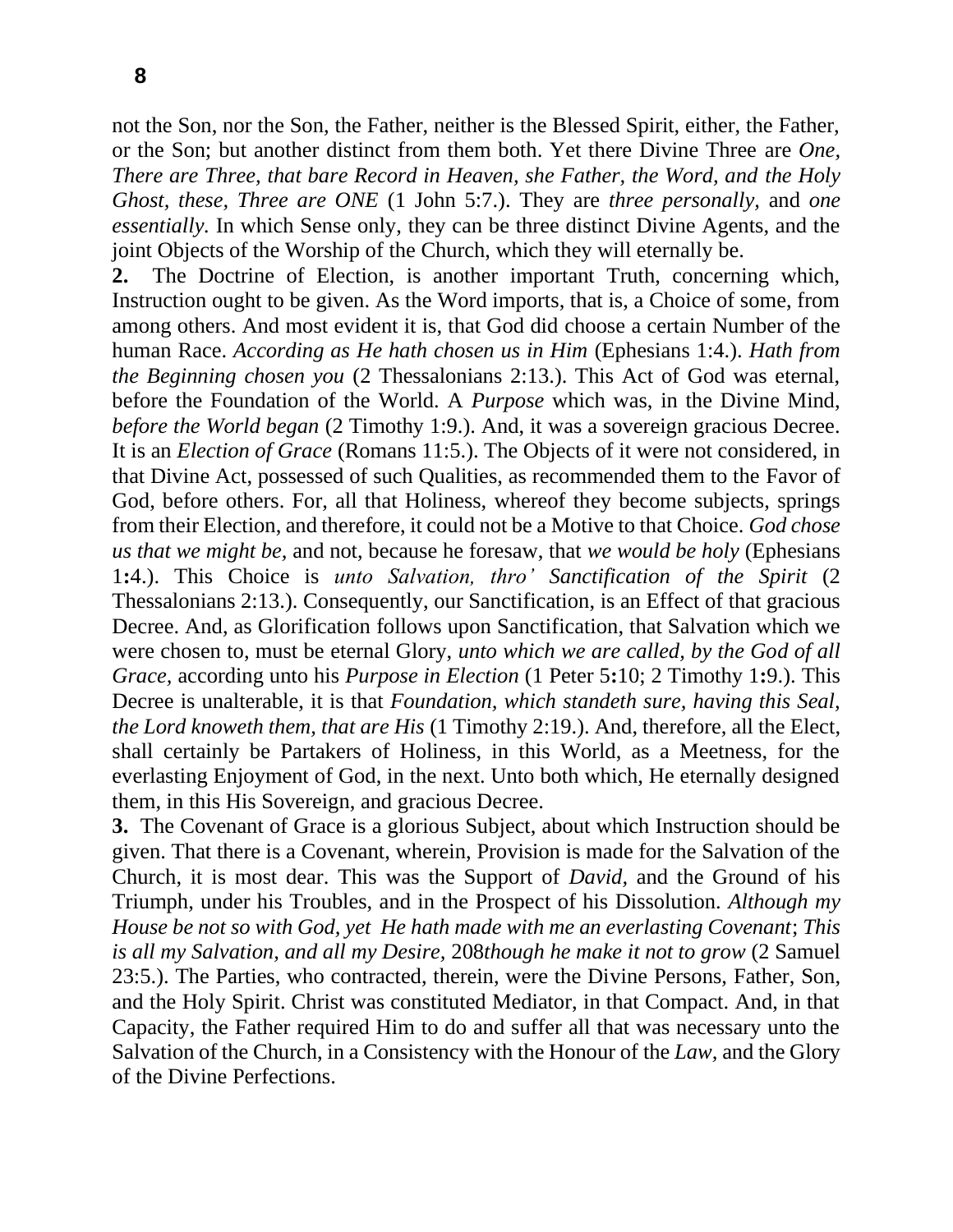Christ, on his Part, consented to the Will and Requirement of the Father. On Account of this His free Engagement, He is called the *Surety of this better Testament,* or Covenant. And this His Undertaking, brought upon Him an Obligation, to perform the Father's Will; who promised Him, on that Condition, that he should *see His Seed, i.e.* view them in such a State of Blessedness, as would be fully to the Satisfaction, and Joy of his Soul. And, therefore, all the precious Benefits, of Pardon, Peace, Justification, Grace, and eternal Glory, are comprised therein. Christ having punctually performed all he undertook to do and suffer, an Obligation on the Father, arises from thence, to fulfil those Promises made to Him, respecting His Seed, for whom, he became a Surety. And, on that Ground, He hath a Right to expect and demand, the Bestowment of Grace and Glory, in their Behalf. The Holy Spirit, concurred with the Father, and Christ in this Design, and agreed, in this foederal Transaction, to glorify our Blessed Lord, and sanctify His Church, or *mystical* Body. By these foederal Acts of the Divine Persons, the complete and everlasting Salvation, of all the Elect, is *effectually* secured, and rendered *certain.* This Agreement is very rightly called a Covenant of *Grace.* Because, *free* Favor gave Rise to it, and all, or every Kind of Grace is promised therein. This is a very*, noble, grand,* and *sublime* Subject, and, therefore, it is most worthy of our diligent Consideration. For, there is therein, an unequalled Display of the Glory of the Divine Persons, and of all the infinitely glorious Properties of the Divine Nature. And, therefore, we cannot be better employed, than in serious and fixed Meditations on it, and in giving clear and convincing Instruction concerning it.

**4.** Redemption and Peace by the Blood of Christ, we must explain and give Instruction about. The Demerit of Sin is to be treated of and maintained. We must shew, that it subjects Men to the Curse of the Law, and the awful Displeasure of God. And it is necessary to prove, that we are all guilty, before God, our righteous Judge; and, therefore, are obnoxious to the Law's Curse, and the dreadful Vengeance, of the Divine Lawgiver. That, without Satisfaction made for our Crimes, it is impossible, we should ever be admitted to Fellowship with our Maker. And, that it is absolutely out of our Power to redeem our Souls, and make our Peace with God, by any Thing, we have to offer, or can perform. We must assert, inculcate, and clearly explain, that *eternal Redemption,* which Christ *obtained,* and that *Peace,*  which He *made, by the Blood of His Cry.* Our Saviour was *made of a Woman, and made under the Law, to redeem us, who were under the Law.* And, He suffered its Curse, whereby our Redemption from it, was effected. This Redemption is the *Forgiveness of Sins.* Not a Proposal of Pardon, upon our Performance of certain Conditions; but *Remission of Sin itself.*

Whereof, the Nature of the Thing, is a clear Evidence. For, our Guilt being charged on Him, and He suffering the Penalty, which it demerited, and his Sufferings being such in Value, as Law and Justice required, by Reason of the infinite Dignity of the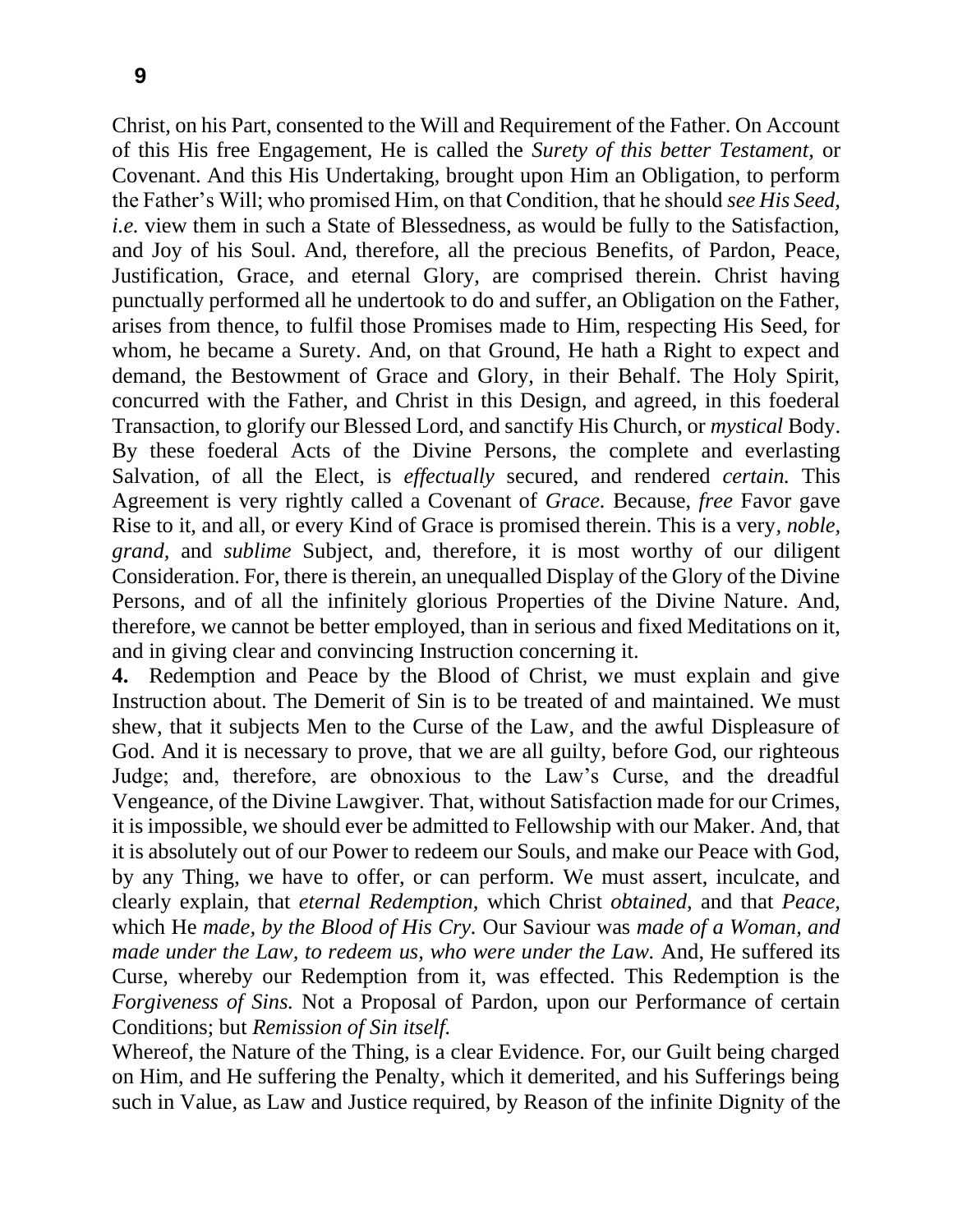Blessed Sufferer**:** It must be *real* Pardon, and not an Offer of it, which was by His Sufferings obtained. Reconciliation for our Iniquity is made, by the *Messiah* being *cut off, not for Himself*; but on our Account. There is, therefore, no *Condemnation to them, that are in Christ Jesus. Who shall condemn? It is Christ that died.* And therefore, *we being justified, i.e.* acquitted and discharged of our Guilt, *by his Blood, we shall be saved from Wrath through him.* Such are the Evidences, in Favor of this most glorious and precious Truth, of our eternal Redemption, by the Death of the Son of *God,* that it will never be possible, for the *depraved Wit* of Men, to obscure them, by their most *sophistical* Cavils, and Objections. We shall certainly be able to triumph over them all, in *strictly* attending unto, and *properly* arguing upon, those clear and shining Evidences of it.

**5.** It is requisite to give Instruction, concerning the important Doctrine of Justification. The Guiltiness of Men, before God, is to be asserted and proved. *What Things, soever the Law saith, it saith to them, who are under the Law*; *that every Mouth may be stopped, and all the World may become guilty, before God* (Romans 3:19.). And the Impossibility of a guilty Creature, being justified in the Sight of God, as considered in himself, is to be demonstrated, from the Perfection, and unalterable Nature of the Law, and the infinite Purity of the Divine Lawgiver; with whom it is not possible, to account a Man righteous, who hath not a Righteousness, which Is answerable to the Requirements, of the Law, which is the Rule of Action to him. One *Kind* of Righteousness is not required of us, in Point of Duty, and *another*  accepted, by our Maker, as the Matter of our Justification before Him. We are *justified freely,* or without any Works of our own. Christ is made of God, *Righteousness unto us.* And, we are *made Righteous by his Obedience* (Romans 5:19.). So that *Righteousness, without Works, is imputed to us* (Romans 6:6.). That is to say, without our *personal* Acts of Obedience. For, that is the *only* Sense, wherein it can with Propriety, and Truth, be said, that Righteousness without Works, is imputed unto us. The Meaning of the Apostle cannot be, that Righteousness, does not consist of Works, or Acts of Obedience, for, that it most certainly does. But his Design is to prove, that, that Righteousness, whereby, we are justified, before God, does not consist of, but is without any of our personal Acts of Obedience. And, therefore, it must be the Obedience of another, *viz.* of Christ who is *the Lord our Righteousness.* And *in Him are we justified* (Isaiah 45:25.). This is that solid Foundation, whereon, we may now *glory,* and upon which, we shall be admitted unto the Enjoyment of future Glory and Blessedness. For, *Grace will reign, through Righteousness unto eternal Life, by Jesus Christ our Lord (Romans 5:21.).* 

**6.** The Doctrine of Regeneration and Sanctification, must be stated, explained, and defended. We ought to shew the Necessity of Regeneration. That without it, Men cannot enter into the Kingdom of God. *Holiness* is our *Meetness* for the heavenly State. And, *without it no Man shall see the Lord.* The efficient Cause thereof is God,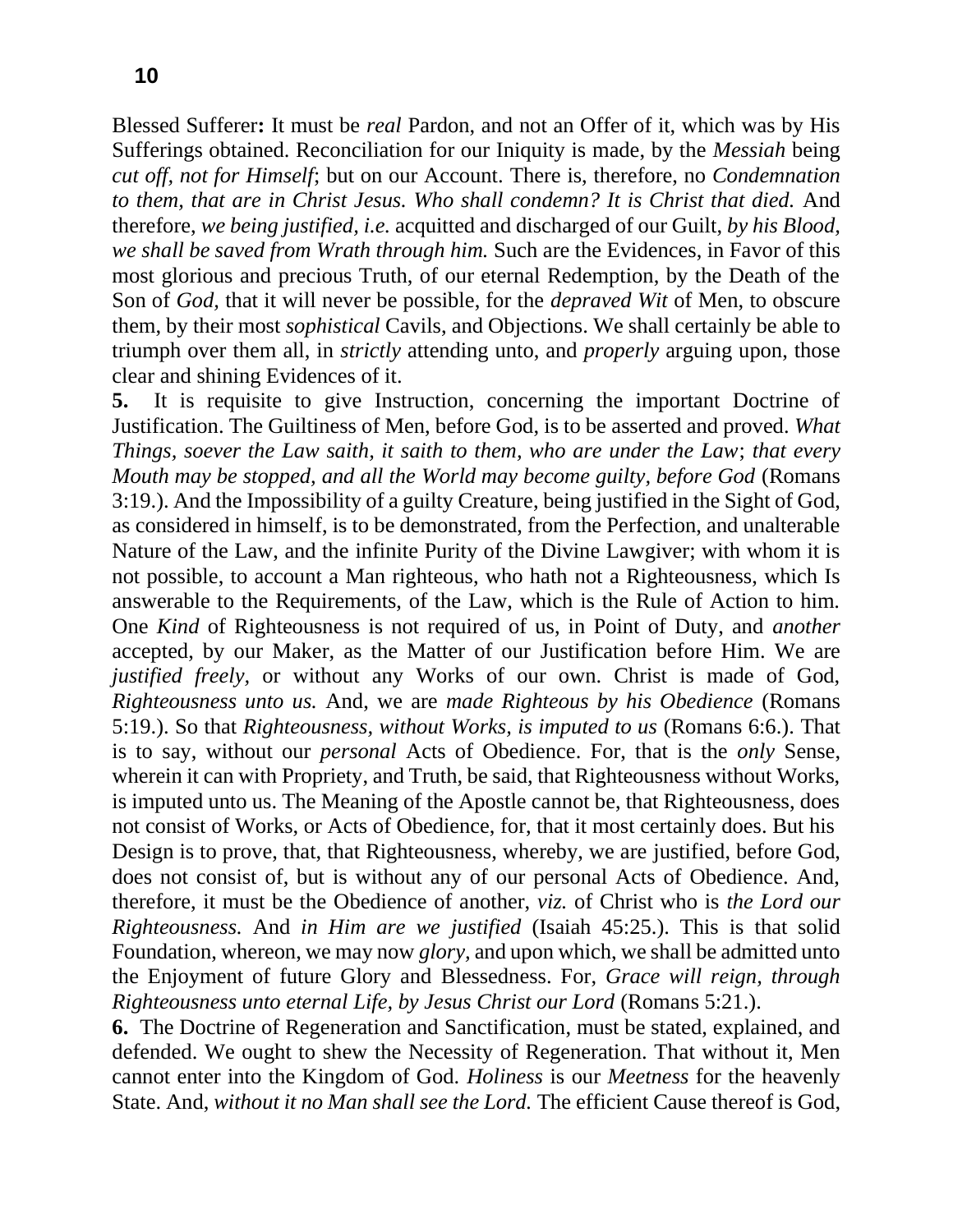without the Concurrence of our Will therein. For, as Christians, we are born, *not of Blood, nor of the Will of the Flesh, nor of the Will of Man*; *but of God* (John 1**:**13.). We make not ourselves to differ, neither have we any Thing, which we did not *receive*; and, therefore, *we should not glory, as if we did not receive it.* The impulsive Cause, is, the *abundant Mercy, and great Love of God to our Persons* (1 Peter 1**:**3, Ephesians 2**:**4.). It is the pure Effect of his good Pleasure, and is absolutely without any moving Consideration, in us. Of which, the Nature of the Work itself, is a most clear Proof.

For, it is the Implantation, Infusion, or Creation of a holy Principle, in our Souls, and from that Principle, all Acts of holy Obedience spring, both internal, and external. Consequently, previous unto the Production of that Principle, no Acts of Faith, Hope, Love, evangelical Repentance, and holy Obedience, could possibly arise in our Minds, or be performed by us. The Grace of Regeneration, therefore, must be freely given, or without any the least Motive in us, to induce God to communicate it unto us. Farther, it is God, who maintains, and carries on this good Work in us. For *it is God, that worketh in us both to will and to do, of His good Pleasure* (Philippians 2**:**13.). So that, the Whole of our Holiness, or Sanctification, is from Him, in a Way of Efficiency. *We are his Workmanship, created in Christ Jesus, unto good Works*

(Ephesians 2**:**10.). As no good Thing, dwells in our Flesh, or corrupt Nature, no good Acts, can be educed out of it. Holy Actions cannot arise from that, which lusteth against *the Spirit,* or the regenerate Principle, which is called *Spirit,* because *it is born of the Spirit*, and its Nature is spiritual. The Grace of Regeneration, therefore, is not bestowed on us, because we were Subjects of a Fitness to receive it actively. Nor, can we, by our natural Ability, increase that Holiness, which in Regeneration is wrought in our Hearts. As the Beginning, so the Progress and Advancement of our Sanctification, are entirely of God, efficiently.

**7.** The final Perseverance of the Saints, is a Doctrine, which we must maintain, and give Instruction about. By that, is intended, the Security of Believers from Falling *totally* and *finally.* The Grounds of that Security are many. The unalterable Love of God. The Immutability of the Divine Counsel concerning their Salvation. The Expiation of their Guilt by Christ's Death. The Justification of their Persons, through His Righteousness, by which, they *are made Heirs, according to the Hope of eternal Life.* Their Union with Him, as a Head of Life, and Influence. The Dwelling of the Holy Spirit in them, as a Sanctifier, and Comforter. The Intercession of Christ for them. The Will of the Divine Father, that he should rarely keep, and conduct them to Glory. There are some of the *numerous solid* Grounds of their Security, and they are such as cannot fail. And, therefore, their Faith shall *not fail.* Grace in them shall never become *extinct.* It is in them, *a Well of Water springing up into everlasting*  Life. God, and Christ are united, in the gracious Design of their final, full, and certain Felicity. And, if the Grace, Power, and Care of both, are sufficient to uphold and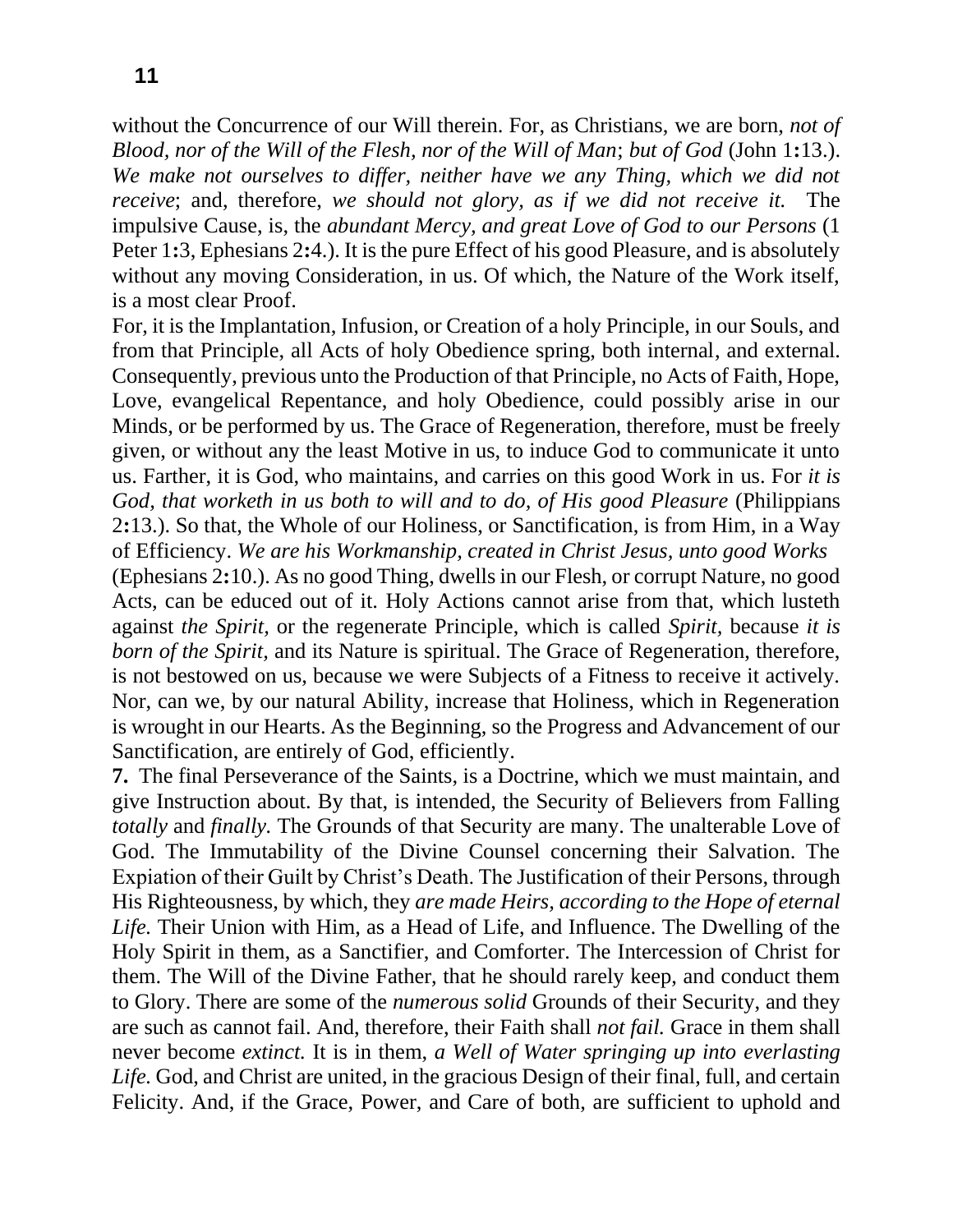defend them, they shall never miscarry and be lost. *My Sheep hear my Voice, and I know them, and they follow me. And I give unto them eternal Life, and they shall never perish, neither shall any Man pluck them out of my Hand. My Father, which gave them me, is greater than all, and no Man is able to pluck them out of my Father's Hand* (John 10:27, 28.).

**8.** The Doctrine of eternal Life is to be explained, and inculcated. We must give Instruction about the Origin of future Blessedness. Which is the *good Pleasure of God* (Luke 12**:**32.). It is to us an *absolute free Gift.* And yet, we have a *legal* Title to it, which is our Justification by the Righteousness of Christ, imputed to us. For, thereby, we are *made Heirs according to the Hope of eternal Life.* And therefore, Justification, and Glorification are inseparably connected. *Whom He justified, them He also glorified.* On this Foundation, the Law is *magnified,* and the Glory of Divine Justice shines forth, in our everlasting Bliss, to the Amazement of Angels, and the Joy of the Church for evermore.

Again, we ought to shew, that Grace imparted to us from Christ, is our *Meetness* for the Enjoyment of future Glory. None but those, who derive Holiness, and Grace from Him, are *ft for,* and *capable* of enjoying Heaven. And, we must shew the Nature of it. That it is the Fruition of God, as *the God of all Grace* (1 Peter 5**:**10.). The Saints, therefore, will forever be conversant about, the sovereign, free, and infinite Love of God. The glorious Designs of Divine Love. And the distinct Acting's of it, in the distinct Divine Persons, Father, Son, and Holy Ghost. And, about the adorable Discovery of all the infinitely glorious Properties, of the Divine Nature, in their Salvation. There are some of those important Principles, which we ought, as Ministers, to give Instruction concerning, unto them, who *oppose themselves,* or *think contrary* to us, on those Points of Doctrine.

**III.** *Instruction must be given, 'in Meekness.'* This does not, it cannot mean, that evangelical Doctrines are to be treated of, in a *cold* and *indifferent* Manner, as if they were speculative Points, and *of small Importance.* For, they are of the *greatest Moment.* The Glory of God, the Comfort, Peace, Joy, and everlasting Salvation of the Saints, are most nearly interested therein, and promoted by them. Nor, is it to be thought, that we must speak of these Principles, in a *doubtful* Way; as if full Evidence of their Truth *was wanting.* They are to be *constantly affirmed,* as certain and undoubted Truths, and with a full Persuasion of their Verity, upon a serious and diligent Consideration, of those clear and cogent Proofs, which we have thereof, in the Holy Scriptures. Coldness and Hesitation, in Relation to evangelical Doctrines, may cause Men to think, that they are, either *trivial* or *doubtful,* and, therefore, it is no great Matter, whether they are embraced, or rejected. It is to be feared, that *the supine* and *lukewarm* Manner, wherein, some Preachers, have treated of evangelical Doctrines, hath occasioned many to entertain an Opinion, that they are of *very little*